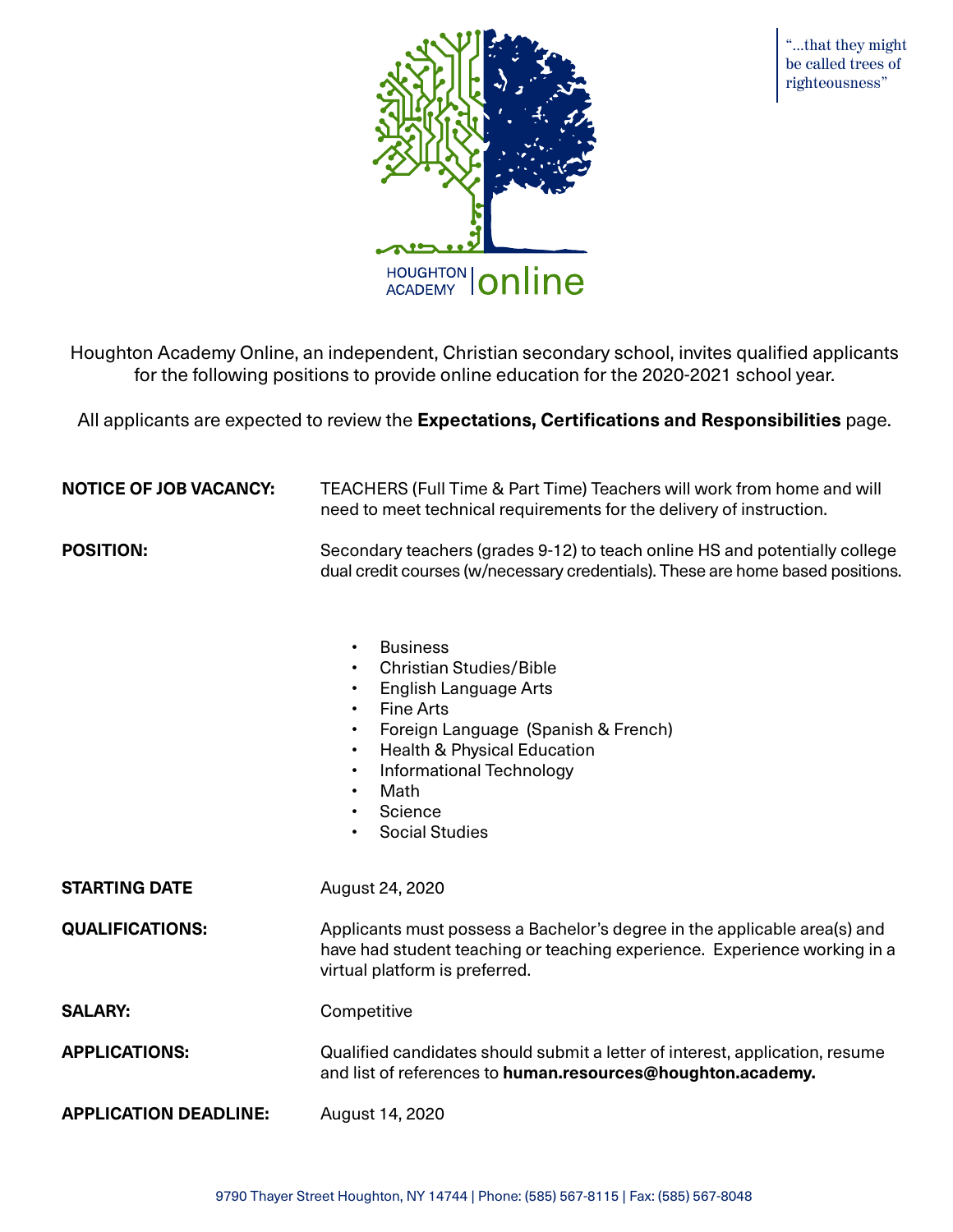

# **Houghton Academy Online Expectations, Certifications and Responsibilities**

# **EXPECTATIONS:**

The teacher shall prayerfully help students learn attitudes, skills and subject matter that will contribute to their development as mature, able and responsible Christians. Applicants must have a personal faith in our Lord Jesus Christ and believe firmly that the Bible is God's word and the ultimate standard for faith and daily living. Houghton Academy Online is committed to employing faculty and staff who are mature Christians and who are equipped to communicate these values through both instruction and personal example.

# **CERTIFICATION:**

Qualified faculty will possess teaching certification or be progressing towards certification either through their state or through our accrediting organization, the Association of Christian Schools International (ACSI). ACSI certification is expected for continued employment at Houghton Academy Online. Guidance, support and continuing educational credit opportunities will be provided faculty throughout the certification process.

# **RESPONSIBILITIES:**

## **Instructional:**

- Take ownership for students' academic progress, communicate high expectations and take an active interest in each student's achievement;
- Integrate Biblical principles, discussion and prayer into your instruction;
- Conduct a minimum of two live synchronous lessons weekly;
- Schedule and be accessible for your students a minimum of two additional periods weekly;
- Asynchronously support Houghton Academy Online's mission and vision through communication with students and their parents, planning course objectives, preparing learning plans, and using data to support student needs;
- Collaborate with local/regional/national teams and teacher trainers regarding instruction, resources, interventions and data-driven decision making;
- Demonstrate a willingness to grow professionally through work with administrators, your colleagues and PD providers
- Under guidance from school administration, augment course content according to prescribed policies and procedures using appropriate asynchronous and synchronous tools;
- Maintain grade book; make placement and promotion decisions by generating formal and informal reports regarding student progress, alerts administrators to concerns about student performance and progress.

## **Relationship Building:**

- Establish and maintain positive rapport with families and regularly communicate with students and learning coaches/parents;
- Support students and learning coaches with the set-up and maintenance of their learning environment including basic computer troubleshooting;
- Understand how both diverse and unique characteristics of students and their families impact learning;
- Work collaboratively with other teachers to ensure that all students are successfully progressing through the program, that parents have a central point of contact and that tasks are distributed among the stakeholders;
- Respond to students, parents, and colleagues in a timely manner.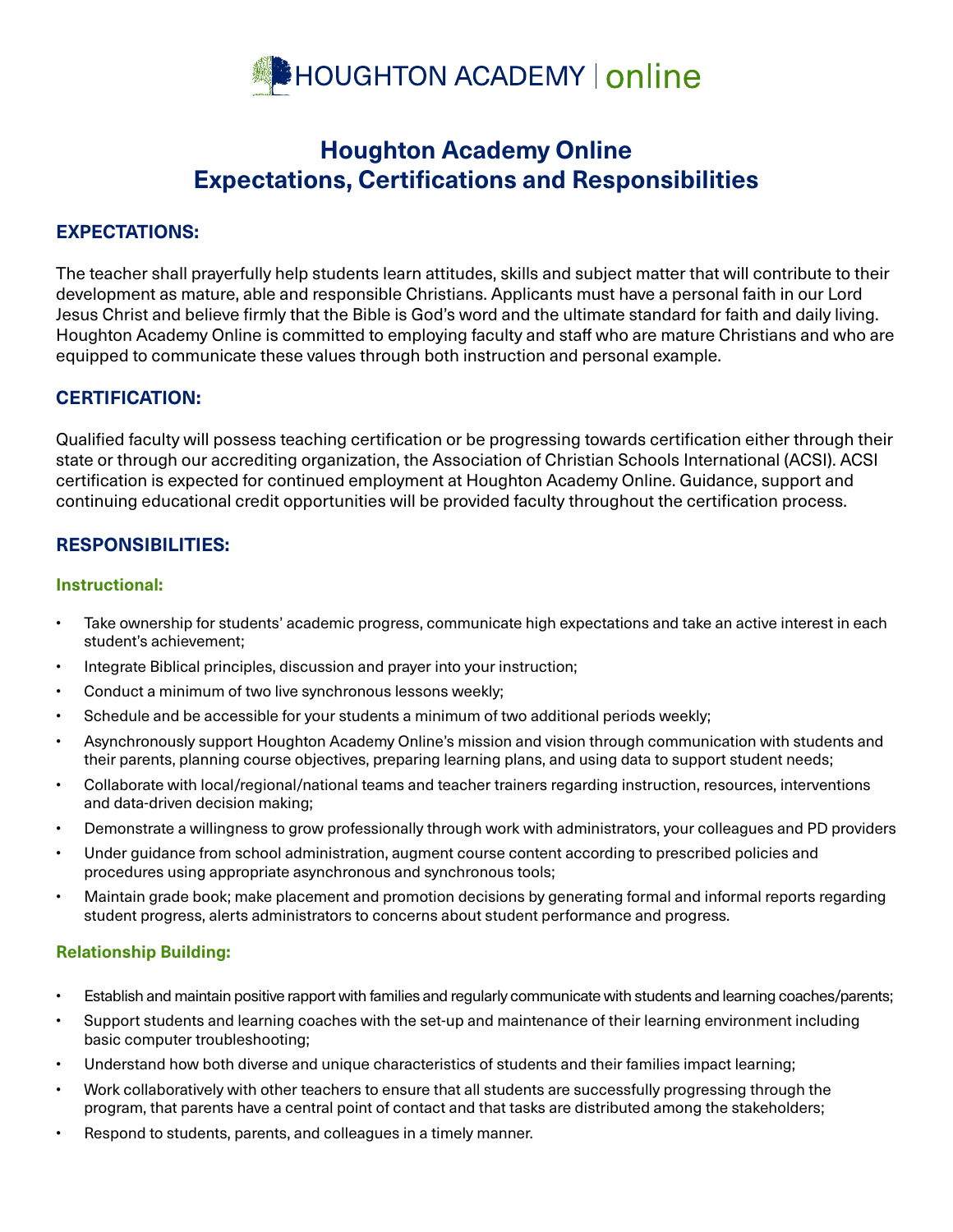

Faculty will participate in a comprehensive new teacher training and induction program that includes learning about integrating online resources, best instructional practices and how to monitor student progress through our learning management system. This program provides an opportunity to meet and work with colleagues while learnning how to effectively deliver curriculum in an online environment and help your students grow in their faith.

## **Other Required Qualifications:**

- Pedagogical knowledge of content being taught and the ability to apply critical thinking;
- Knowledge of state content standards and ability to align those with the K12 curriculum;
- Ability to embrace change and adapt to ensure excellent student outcomes;
- Ability to problem solve independently and have a high level of organization;
- Understand the interdependency of deadlines for multiple courses and work collaboratively to effectively manage competing deadlines;
- Ability to work independently, typically 5-7 hours a week/per course;
- Ability to maintain a professional home office during the workday, typically 8:00 -3:15 or as defined by the school;
- Access to reliable high-speed internet;
- Proficient in Microsoft Excel, Outlook, Word; PowerPoint;
- Ability to rapidly learn and adapt to new technologies and teaching platforms;

**The above job description is not intended to be an all-inclusive list of duties and standards of the position. Faculty will follow additional instructions, and perform other related duties, as assigned by their supervisor.**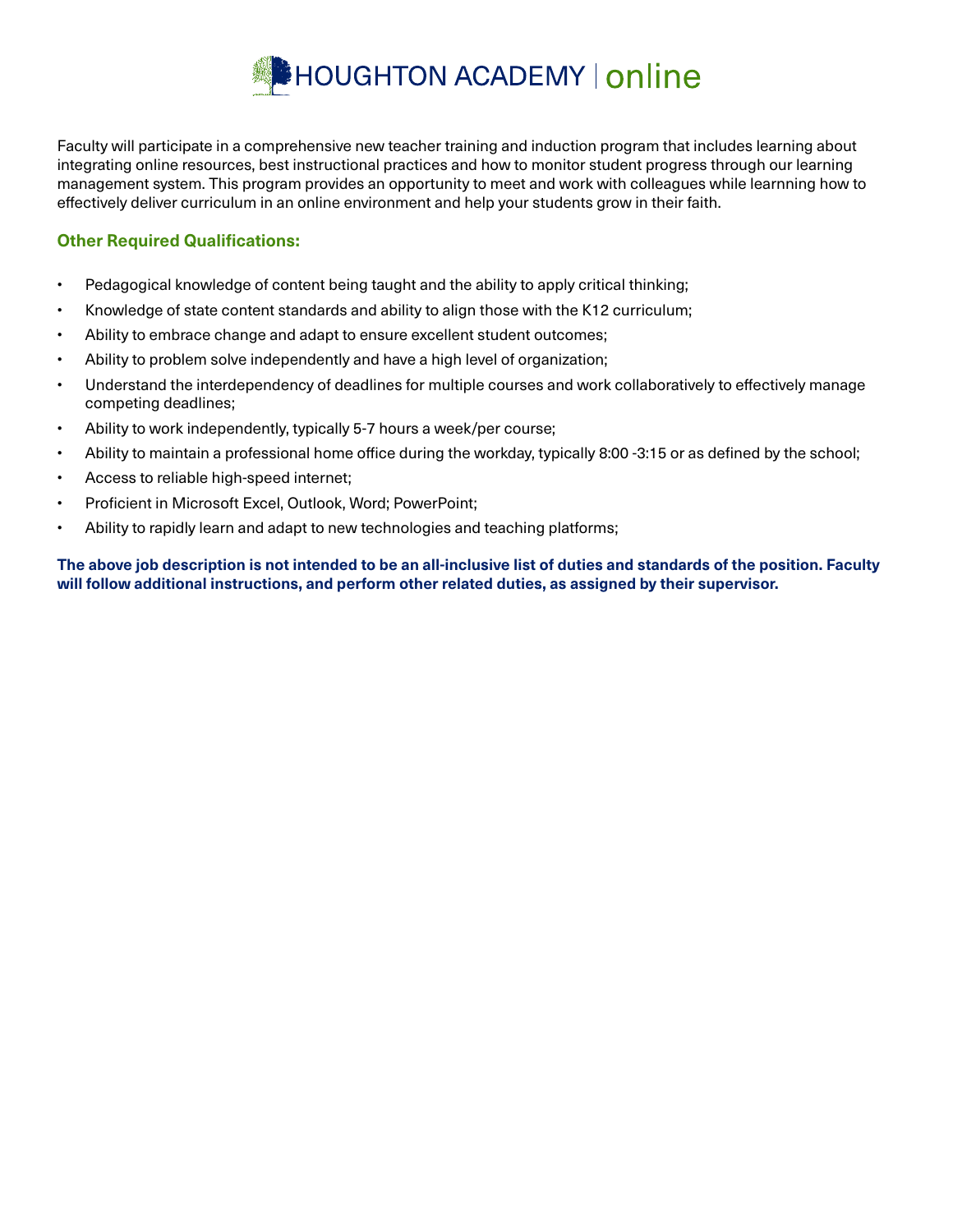

# **Application Professional/Administrative**

#### **APPLICANT NAME & ADDRESS**

| Application Date: __/__/__ Date Available: __/__/__ |  |
|-----------------------------------------------------|--|
|                                                     |  |
|                                                     |  |
|                                                     |  |
| <b>POSITION DESIRED</b>                             |  |
|                                                     |  |
| How did you learn about this job position?          |  |
|                                                     |  |
|                                                     |  |
|                                                     |  |

Can you submit verification of your legal right to work in the U.S.? Yes \_\_\_\_ No \_\_\_\_

#### **PERSONAL BACKGROUND**

Are you presently being investigated or under a procedure to consider your discharge for misconduct by your present employer? Yes \_\_\_\_\_ No \_\_\_\_

Has any employer ever subjected you to disciplinary action, suspended, terminated, or asked you to leave a job or volunteer position on the grounds of any unlawful sexual behavior, or violation of an employer's sexual misconduct or harassment policy? Yes \_\_\_\_\_ No \_\_\_\_

Have you ever been charged in civil or criminal proceedings with improprieties regarding children? Yes \_\_\_\_ No \_\_\_\_

Have you ever entered a plea of guilty, a plea of "no contest" (nolo contendere), or has any court ever deferred further proceedings without entering a finding of guilt and placed you on probation or in a public service or education program for any crime other than a minor traffic offense? Yes \_\_\_\_ No \_\_\_\_

*If you answer "Yes" to any of the above questions, please attach a separate sheet indicating the nature of the suit, offense, date, court, and disposition or other appropriate explanation. A conviction record will not automatically be a bar to employment.*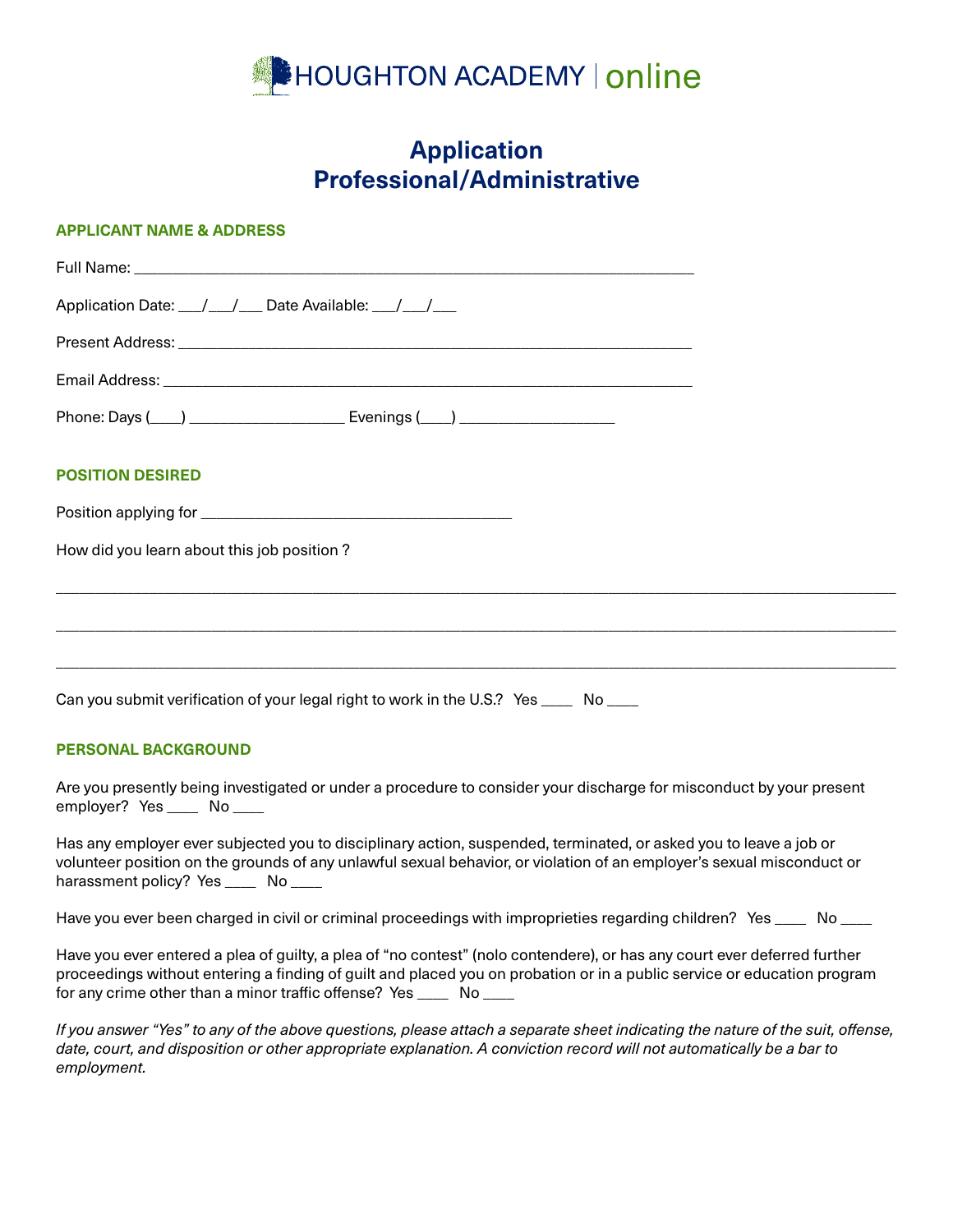

#### **CHRISTIAN BACKGROUND**

**On separate paper, please briefly give your Christian testimony, including your current faith-walk. Please include areas of Christian service, devotional life, church-life, and other relevant information.**

Do you believe the Bible to be the only inspired and infallible Word of God, our final authority in all matters of faith, truth, and conduct? Yes \_\_\_\_ No \_\_\_\_

Please carefully read our Statement of Faith and indicate below your degree of support. If you strongly hold any doctrines that are not on the statement, please explain in your Christian background paper.

\_\_\_\_ I fully support the Statement as written without reservations.

\_\_\_\_ I support the Statement except for the area(s) listed and explained on a separate paper. (The exceptions may represent either disagreements or items for which I have not yet formed an opinion or conviction.)

#### **PROFESSIONAL QUALIFICATIONS**

**Please attach copies of your resume and university transcripts (if not previously submitted). Should you be considered as a finalist for a position, official copies of your university transcripts will be required to be submitted for inclusion in your personnel file.**

#### **PERSONAL REFERENCES**

Give three references (non-family) that are qualified to speak of your spiritual experience and Christian service, List your current pastor/overseer first.

|    | Name | Position | Phone | Email |
|----|------|----------|-------|-------|
|    |      |          |       |       |
| 2. |      |          |       |       |
| 3. |      |          |       |       |
| 4. |      |          |       |       |

Give three references that are qualified to speak of your professional training and experience. List your current or most recent supervisor first.

|    | Name | Position | Phone | Email |
|----|------|----------|-------|-------|
| 2. |      |          |       |       |
| 3. |      |          |       |       |
|    |      |          |       |       |
| 4. |      |          |       |       |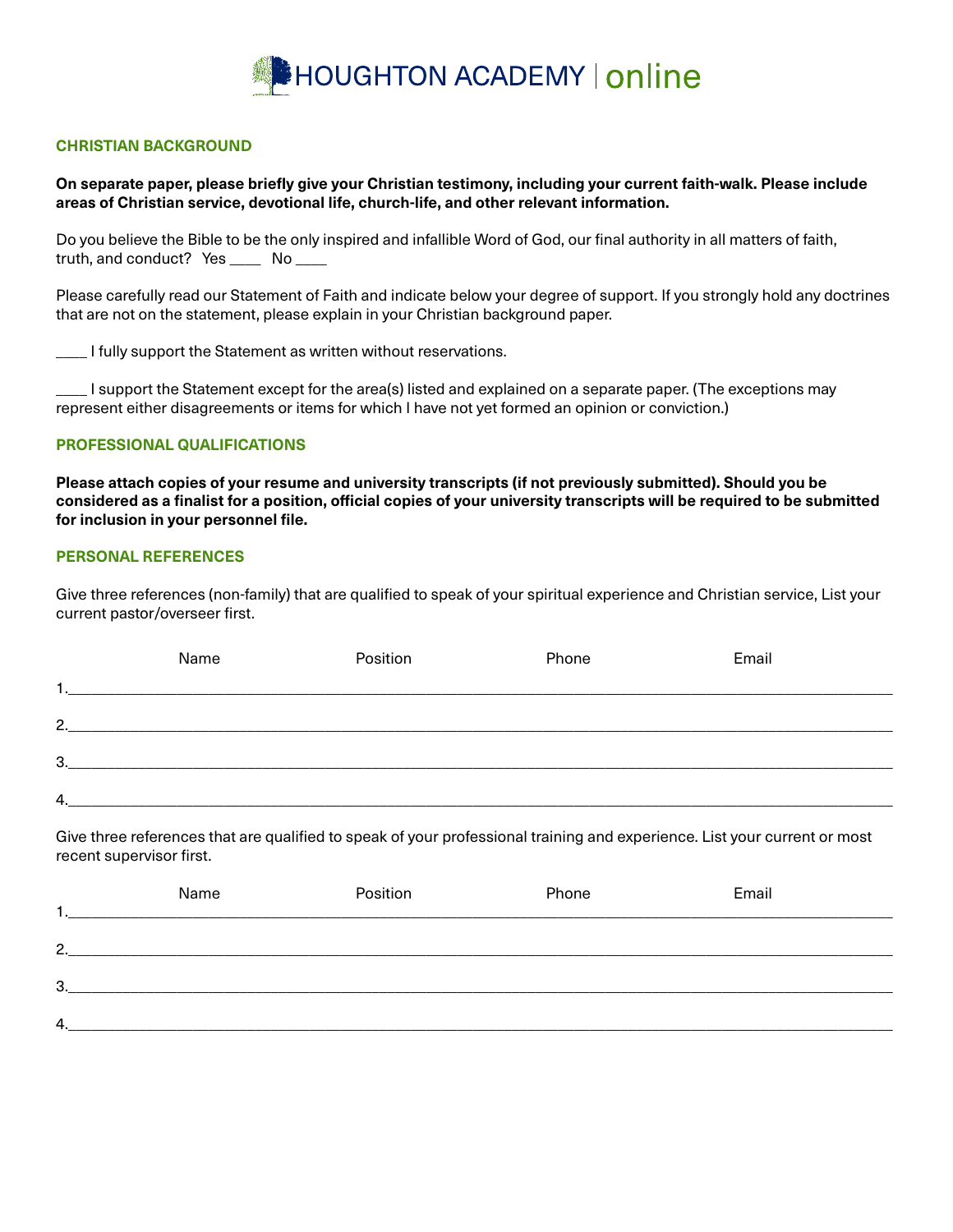

## **APPLICANT'S CERTIFICATION AND AGREEMENT**

I understand that **Houghton Academy** does not discriminate in its employment practices against any person because of race, color, national or ethnic origin, gender, age, or disability.

I hereby certify that the facts set forth in this application are true and complete to the best of my knowledge. I understand that falsification of any statement or a significant omission of fact may prevent me from being hired, or if hired, may subject me to immediate dismissal regardless of the time elapsed before discovery. If I am released under these circumstances, I further understand that I will be paid and receive benefits only through the day of release.

I authorize Houghton Academy to thoroughly interview the primary references which I have listed, any secondary references mentioned through interviews with primary references, or other individuals who know me and have knowledge regarding my testimony and work record. I also authorize the school to thoroughly investigate my work records and evaluations, my educational preparation, and other matters related to my suitability for employment.

I authorize references and my former employers to disclose to the school any and all employment records, performance reviews, letters, reports, and other information related to my life and employment, without giving me prior notice of such disclosure. In addition, I hereby release Houghton Academy, my former employers, references, and all other parties from any and all claims, demands, or liabilities arising out of or in any way related to such investigation or disclosure. I waive the right to ever personally view any references given to Houghton Academy.

As I will be working with children, I understand that I must submit to a background check by the FBI and possibly other federal and state authorities. I agree to fully cooperate in providing and recording as many sets of my fingerprints as necessary for such an investigation. I authorize the school to conduct a criminal records check. I understand and agree that any offer of employment that I may receive from the school is conditioned upon the receipt of background information, including criminal background information. The school may refuse employment or terminate conditional employment if the school deems any background information unfavorable or that it could reflect adversely on the school or on me as a Christian role model.

I understand that this is only an application for employment and that no employment contract is being offered at this time.

I certify that I have carefully read and do understand the above statements.

\_\_\_\_\_\_\_\_\_\_\_\_\_\_\_\_\_\_\_\_\_\_\_\_\_\_\_\_\_\_\_\_\_\_\_\_\_\_\_\_\_\_\_\_\_\_\_ \_\_\_\_\_\_\_\_\_\_\_\_\_\_\_\_\_\_\_\_\_\_\_\_\_\_\_\_\_\_\_

*Signature of Applicant Date*